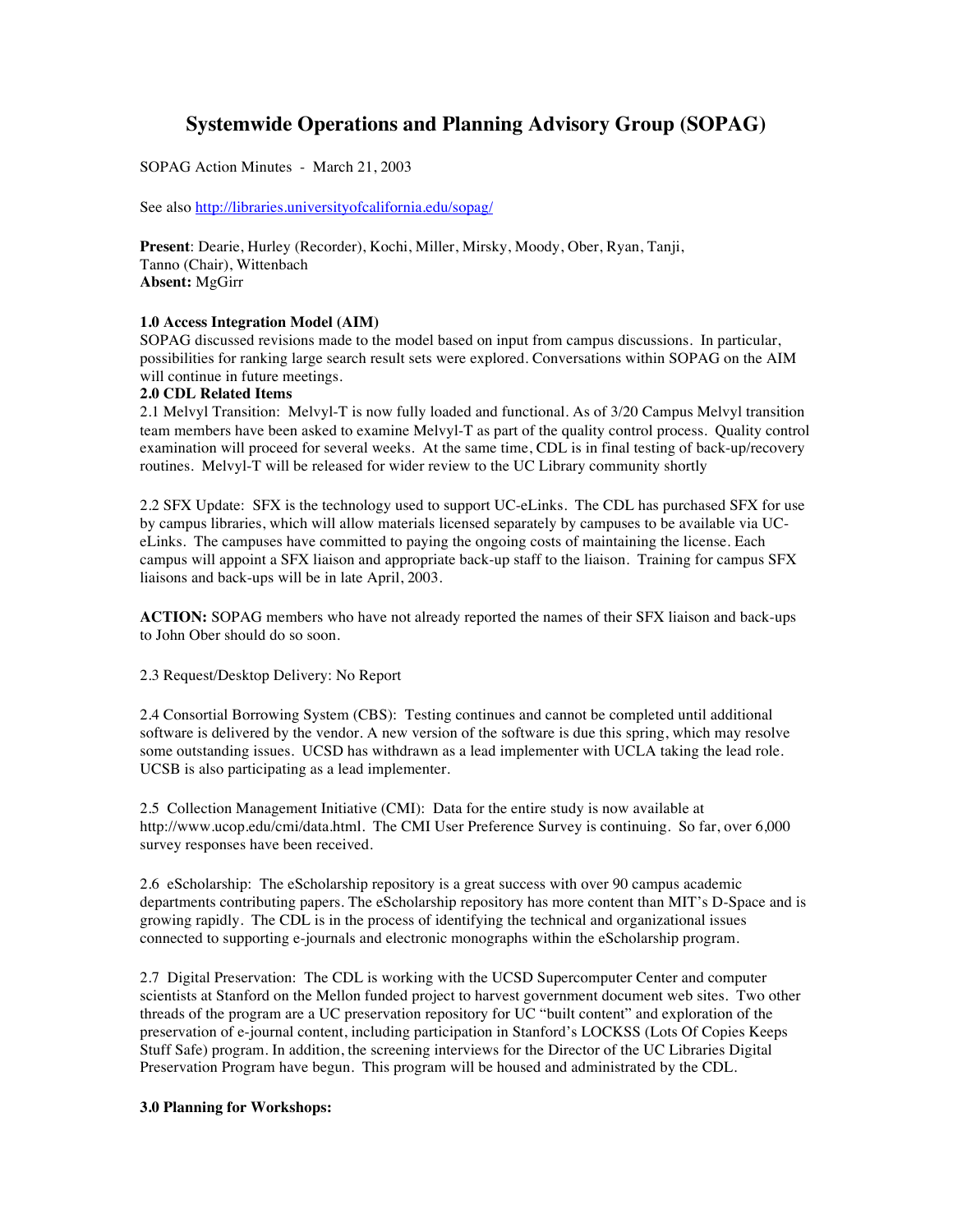The University Librarians (ULs) have asked SOPAG to put a hold on all workshops while they re-think the roles of these events. SOPAG will await further guidance from the ULs.

**ACTION:** SOPAG liaisons to All Campus Groups will alert these groups that all workshops are temporarily on hold.

## **4.0 SOPAG and ACG Websites:**

SOPAG discussed the relationship between the SOPAG website, the UC Systemwide Library Planning (SLP) website, and the revisions which are currently underway. J. Tanno reported that he will be discussing the website architecture with the UL's Steering Committee to explore how SOPAG's reporting relationship to the ULs could be reflected in the SLP and SOPAG websites.

**ACTION:** It was decided that the revision of the SOPAG website should be coordinated with the ULs and SLP. J. Tanno will follow up with the ULs.

#### **5.0 Shared Print Archive:**

The draft report from CDC's working groups on a UC shared print archive was discussed. Comments will be taken back to CDC by L. Tanji.

#### **6.0 Government Information Task Force:**

P. Mirsky provided an update on the work of this group and its draft report was discussed by SOPAG.

# **7.0 Task Force on Visual Resource:**

J. Ober provided a progress report. The Task Force's report will be sent to SOPAG in time to be discussed at the April SOPAG meeting.

#### **8.0 RSC Reports**

8.1 Regional Library Facility (RLF) Materials for Campus Reserves: RSC report and recommendations for placing materials housed in the RLFs was approved with minor revisions by SOPAG.

**ACTION:** T. Dearie will revise the report and send it to J. Tanno, who will forward it the UL's with SOPAG's endorsement.

8.2 UC Resource Sharing Code: Conversation centered on the timing of developing such a code, as the UC libraries have only started discussions of related shared collections issues.

**ACTION:** T. Dearie will consult with RSC to see if there is a critical mass of issues that could be addressed by developing a resource sharing code at this time. If so, she will bring a list of these issues back to SOPAG for further discussion

8.3 CDL Request for Special Collections Materials – Pilot: T. Dearie presented the final report and recommendations from this pilot, which were discussed and approved by SOPAG with minor changes. SOPAG wishes to thank all who participated in the work of this pilot project.

**ACTION:** J. Tanno will send the report and recommendations to the ULs indicating that SOPAG has endorsed it. The report is located at http://sshl.ucsd.edu/ucrsc/speccoll/report.htm.

## **9.0 UC Web Design Advisory Group:**

SOPAG understands that HOPS is drafting a charge to create a Web Design Advisory Group that they would like to be an official Campus Interest Group (CIG). While SOPAG is expecting this draft in the near future, discussion turned to possible limits on travel expenses that may be imposed due to upcoming budget reductions across UC.

**ACTION:** J.Tanno will charge LTAG to investigate Web-based meeting tools that may make it possible to run more efficient remote meetings and therefore, reduce travel costs.